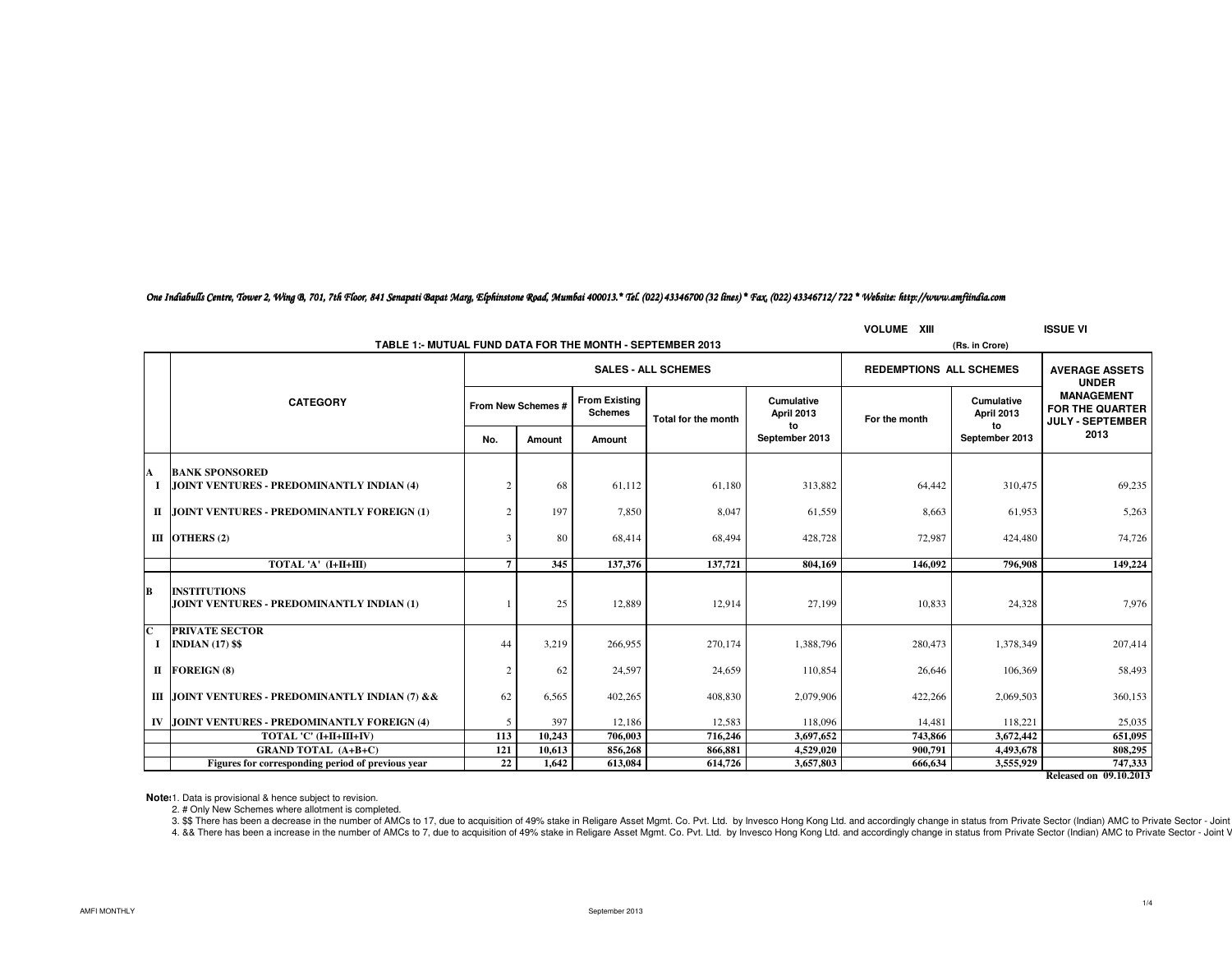#### **TABLE 2:- SALES DURING THE MONTH OF SEPTEMBER 2013 - TYPE AND CATEGORY WISE2.1 \*NEW SCHEMES LAUNCHED (ALLOTMENT COMPLETED)**

(Rs. in Crore)

|                                                   |                      | $\sim$   |                      |        | <b>NEW SUREWES LAUNURED (ALLUTWENT COMPLETED)</b> |        |                      |        |
|---------------------------------------------------|----------------------|----------|----------------------|--------|---------------------------------------------------|--------|----------------------|--------|
|                                                   |                      | Open End | <b>Close End</b>     |        | <b>Interval Fund</b>                              |        | <b>TOTAL</b>         |        |
|                                                   | <b>No.of Schemes</b> | Amount   | <b>No.of Schemes</b> | Amount | <b>No.of Schemes</b>                              | Amount | <b>No.of Schemes</b> | Amount |
| <b>INCOME</b>                                     |                      | 196      | 114                  | 10,299 |                                                   | 24     | 119                  | 10.519 |
| <b>EQUITY</b>                                     |                      |          |                      |        |                                                   |        |                      |        |
| <b>BALANCED</b>                                   |                      |          |                      |        |                                                   |        |                      |        |
| <b>LIQUID/MONEY MARKET</b>                        |                      |          |                      |        |                                                   |        |                      |        |
| <b>GILT</b>                                       |                      |          |                      |        |                                                   |        |                      |        |
| <b>IELSS - EQUITY</b>                             |                      | 20       |                      |        |                                                   |        |                      | 20     |
| <b>GOLD ETF</b>                                   |                      |          |                      |        |                                                   |        |                      |        |
| <b>OTHER ETFS</b>                                 |                      |          |                      |        |                                                   |        |                      |        |
| <b>FUND OF FUNDS INVESTING</b><br><b>OVERSEAS</b> |                      | 74       |                      |        |                                                   |        |                      | 74     |
| <b>TOTAL</b>                                      |                      | 290      | 114                  | 10,299 |                                                   | 24     | 121                  | 10,613 |

#### **\*NEW SCHEMES LAUNCHED :**

| ней эспемез саснопер .           |                                                                                                                                                                                                                                                                                                                                                                                                                                                                                                                                                                                                                                                                                                                                                                                                                                                                                                                                                                                                                                                                                                                                                                                                                                                                                                                                                                                                                                                                                                                                                                                                                                                                                                                                                                                                                                                                                                                                                                                                                                                                                                                                                                                                                                                                                                                                                                                                                                                                                                                                                                                                                                                                                                                                                                                                                                                                                                                                                                                                                                                                               |
|----------------------------------|-------------------------------------------------------------------------------------------------------------------------------------------------------------------------------------------------------------------------------------------------------------------------------------------------------------------------------------------------------------------------------------------------------------------------------------------------------------------------------------------------------------------------------------------------------------------------------------------------------------------------------------------------------------------------------------------------------------------------------------------------------------------------------------------------------------------------------------------------------------------------------------------------------------------------------------------------------------------------------------------------------------------------------------------------------------------------------------------------------------------------------------------------------------------------------------------------------------------------------------------------------------------------------------------------------------------------------------------------------------------------------------------------------------------------------------------------------------------------------------------------------------------------------------------------------------------------------------------------------------------------------------------------------------------------------------------------------------------------------------------------------------------------------------------------------------------------------------------------------------------------------------------------------------------------------------------------------------------------------------------------------------------------------------------------------------------------------------------------------------------------------------------------------------------------------------------------------------------------------------------------------------------------------------------------------------------------------------------------------------------------------------------------------------------------------------------------------------------------------------------------------------------------------------------------------------------------------------------------------------------------------------------------------------------------------------------------------------------------------------------------------------------------------------------------------------------------------------------------------------------------------------------------------------------------------------------------------------------------------------------------------------------------------------------------------------------------------|
| <b>OPEN END INCOME:</b>          | IIFL Short Term Income Fund, Indiabulls Short Term Fund, JPMorgan India Banking & PSU Debt Fund and Motilal Oswal MOSt Ultra Short Term Bond Fund                                                                                                                                                                                                                                                                                                                                                                                                                                                                                                                                                                                                                                                                                                                                                                                                                                                                                                                                                                                                                                                                                                                                                                                                                                                                                                                                                                                                                                                                                                                                                                                                                                                                                                                                                                                                                                                                                                                                                                                                                                                                                                                                                                                                                                                                                                                                                                                                                                                                                                                                                                                                                                                                                                                                                                                                                                                                                                                             |
| <b>OPEN END ELSS - EQUTIY :</b>  | <b>IDBI Tax Saving Fund</b>                                                                                                                                                                                                                                                                                                                                                                                                                                                                                                                                                                                                                                                                                                                                                                                                                                                                                                                                                                                                                                                                                                                                                                                                                                                                                                                                                                                                                                                                                                                                                                                                                                                                                                                                                                                                                                                                                                                                                                                                                                                                                                                                                                                                                                                                                                                                                                                                                                                                                                                                                                                                                                                                                                                                                                                                                                                                                                                                                                                                                                                   |
| <b>OPEN END FOF - OVERSEAS :</b> | ICICI Prudential Global Stable Equity Fund                                                                                                                                                                                                                                                                                                                                                                                                                                                                                                                                                                                                                                                                                                                                                                                                                                                                                                                                                                                                                                                                                                                                                                                                                                                                                                                                                                                                                                                                                                                                                                                                                                                                                                                                                                                                                                                                                                                                                                                                                                                                                                                                                                                                                                                                                                                                                                                                                                                                                                                                                                                                                                                                                                                                                                                                                                                                                                                                                                                                                                    |
| <b>CLOSE END INCOME:</b>         | Axis Fixed Term Plan - Series 38 (92 Days), Series 39 (31 Days) and Series 40 (91 Days), Axis Hybrid Fund - Series 7 (42 months), Baroda Pioneer FMP - Series F (91 Days)<br>and Series G (369 Days), Birla Sun Life Fixed Term Plan - Series HR (1096 Days), Series HS (366 days), Series HT (91 days), Series HU (30 days), Series HV (368 days),<br>Series HW (730 days), Series HX (91 days), Series HY (368 days), Series IA (366 days), Series IB (91 days), Series IC (368 days) and Series IG (368 days), BNP Paribas<br>Fixed Term Fund Series 27 B, DSP BlackRock Banking & PSU Debt Fund, DSP BlackRock FMP - Series 113 - 12M, Series 114 - 3M, Series 115 - 12M, Series 116 - 3M,<br>Series 117 - 12M, Series 118 - 12M, Series 119 - 12M and DSP BlackRock FTP- series 32 - 24M, DWS Fixed Maturity Plan Series 34, Series 35, Series 36 and Series 37,<br>HDFC CPO - I - 36M August 2013 - Capital Protection Oriented Fund - Series I, HDFC FMP 1875D August 2013 (1) Plans - Series 27, 370D September 2013 (1) Plans -<br>Series 27, 370D September 2013 (2) Plans - Series 27, 370D September 2013 (3) Plans - Series 27, 370D September 2013 (4) Plans - Series 28, 370D September 2013 (5)<br>Plans - Series 28, 371D September 2013 (1) Plans - Series 28, 742D September 2013 (1) Plans - Series 28 and 90D September 2013 (1) Plans - Series 27, HSBC Fixed Term<br>Series 96.<br>ICICI Prudential Capital Protection Oriented Fund IV - Plan C - 60 Months Plan, ICICI Prudential Fixed Maturity Plan - Series 69 - 1092 Days Plan L, 1821 Days Plan H, Plan I<br>and 372 Days Plan K, Series 70 - 366 Days Plan B and Plan I, 367 Days Plan C, 368 Days Plan J and Plan K, 369 Days Plan E, 742 Days Plan D, 745 Days Plan A and Plan<br>G. ICICI Prudential Multiple Yield Fund - Series 5 - 1100 Days Plan A, IDBI FMP Series III - 368 Days (September 2013) - K and 564 Days (September 2013) - L, IDFC FTP<br>30, 32, 33, 34, 35, 36, 38 and 39, JM Fixed Maturity Fund Series XXIV Plan A, JPMorgan India Fixed Maturity Plan Series 23, Series 26 and Series 28, Kotak FMP Series 113<br>Direct and Non Direct Plan, Series 115 Direct and Non Direct Plan, Series 116 Direct and Non Direct Plan, Series 117 Direct and Non Direct Plan, Series 118 Direct and Non<br>Direct Plan, Series 119 Direct and Non Direct Plan, Series 120 Direct and Non Direct plan, L&T FMP-Series IX - Plan A and Plan B, Series VIII - Plan I and Plan J, LIC Nomura<br>MF FMP Series 70 (372 days), Pramerica Fixed Duration Fund - Series 14, Reliance Dual Advantage Fixed Tenure Fund IV - Plan B, Reliance Fixed Horizon Fund - XXIV -<br>Series 13, Series 15, Series 16, Series 17, Series 18, Series 19, Series 20 and Series 21, Religare Invesco Fixed Maturity Plan - Series XX - Plan B (601 Days), Plan E (370<br>Days) and Plan F (370 Days), Sundaram Fixed Term Plan - DU, DV, DW,DYand DZ, Tata Fixed Maturity Plan Series 44 Scheme A and Scheme B, Taurus FMP 91 Days<br>Series AA, Union KBC Fixed Maturity Plan - Series 8 and Series 9 |
| <b>INTERVAL INCOME:</b>          | Reliance Interval Fund I - Half Yearly Interval Fund - Series 2                                                                                                                                                                                                                                                                                                                                                                                                                                                                                                                                                                                                                                                                                                                                                                                                                                                                                                                                                                                                                                                                                                                                                                                                                                                                                                                                                                                                                                                                                                                                                                                                                                                                                                                                                                                                                                                                                                                                                                                                                                                                                                                                                                                                                                                                                                                                                                                                                                                                                                                                                                                                                                                                                                                                                                                                                                                                                                                                                                                                               |

#### **2.2 EXISTING SCHEMES**

|                                | Open End             |         | <b>Close End</b>     |                          | <b>Interval Fund</b> |        | <b>TOTAL</b>         |         |
|--------------------------------|----------------------|---------|----------------------|--------------------------|----------------------|--------|----------------------|---------|
|                                | <b>No.of Schemes</b> | Amount  | <b>No.of Schemes</b> | Amount                   | <b>No.of Schemes</b> | Amount | <b>No.of Schemes</b> | Amount  |
| <b>INCOME</b>                  | 243                  | 20.140  | 387                  | .169                     | 45                   | 1,334  | 675                  | 22.643  |
| <b>IEQUITY</b>                 | 286                  | ,860    |                      | ٠                        |                      | ۰      | 293                  | 1,860   |
| <b>BALANCED</b>                | 29                   | 173     |                      | $\overline{\phantom{a}}$ |                      | ۰      | 30                   | 173     |
| <b>LIQUID/MONEY MARKET</b>     | 54                   | 830,439 |                      | $\overline{\phantom{a}}$ |                      |        | 54                   | 830,439 |
| <b>GILT</b>                    | 43                   | 678     |                      | $\overline{\phantom{a}}$ |                      |        | 43                   | 678     |
| <b>ELSS - EQUITY</b>           | 37                   | 116     | 13                   | $\overline{\phantom{a}}$ |                      | ۰      | 50                   | 116     |
| <b>GOLD ETF</b>                | 14                   |         |                      |                          |                      | ۰      | 14                   |         |
| <b>OTHER ETFS</b>              | 24                   | 247     |                      |                          |                      |        | 24                   | 247     |
| <b>FUND OF FUNDS INVESTING</b> | 22                   | 111     |                      |                          |                      |        | 22                   | 111     |
| <b>OVERSEAS</b>                |                      |         |                      | $\overline{\phantom{a}}$ |                      |        |                      |         |
| <b>TOTAL</b>                   | 752                  | 853,765 | 408                  | 1,169                    | 45                   | 1,334  | 1205                 | 856,268 |

Notes:The change in number of existing schemes is because of the maturity and reclassification of some of the existing schemes.^ Amount mobilised by new plans launched under existing scheme.

|                                | Open End             |         | <b>Close End</b>     |        | <b>Interval Fund</b> |        | <b>TOTAL</b>         |         |
|--------------------------------|----------------------|---------|----------------------|--------|----------------------|--------|----------------------|---------|
|                                | <b>No.of Schemes</b> | Amount  | <b>No.of Schemes</b> | Amount | <b>No.of Schemes</b> | Amount | <b>No.of Schemes</b> | Amount  |
| <b>INCOME</b>                  | 247                  | 20.336  | 501                  | 11.468 | 46                   | 1,358  | 794                  | 33.162  |
| <b>IEQUITY</b>                 | 286                  | 1.860   |                      |        | ۰                    | ۰      | 293                  | 1.860   |
| <b>BALANCED</b>                | 29                   | 173     |                      |        |                      | ۰      | 30                   | 173     |
| <b>LIQUID/MONEY MARKET</b>     | 54                   | 830.439 |                      |        |                      | ۰      | 54                   | 830.439 |
| GILT                           | 43                   | 678     |                      |        | $\sim$               | ٠      | 43                   | 678     |
| <b>ELSS - EQUITY</b>           | 38                   | 136     | 13                   |        | ٠                    | ٠      | 51                   | 136     |
| <b>GOLD ETF</b>                | 14                   |         |                      |        | $\sim$               | ٠      | 14                   |         |
| <b>OTHER ETFS</b>              | 24                   | 247     |                      |        | $\sim$               | $\sim$ | 24                   | 247     |
| <b>FUND OF FUNDS INVESTING</b> | 23                   | 185     | ۰                    |        |                      | ۰      | 23                   | 185     |
| <b>OVERSEAS</b>                |                      |         |                      |        |                      |        |                      |         |
| <b>TOTAL</b>                   | 758                  | 854,055 | 522                  | 11.468 | 46                   | 1,358  | 1326                 | 866,881 |

#### **2.3 TOTAL OF ALL SCHEMES**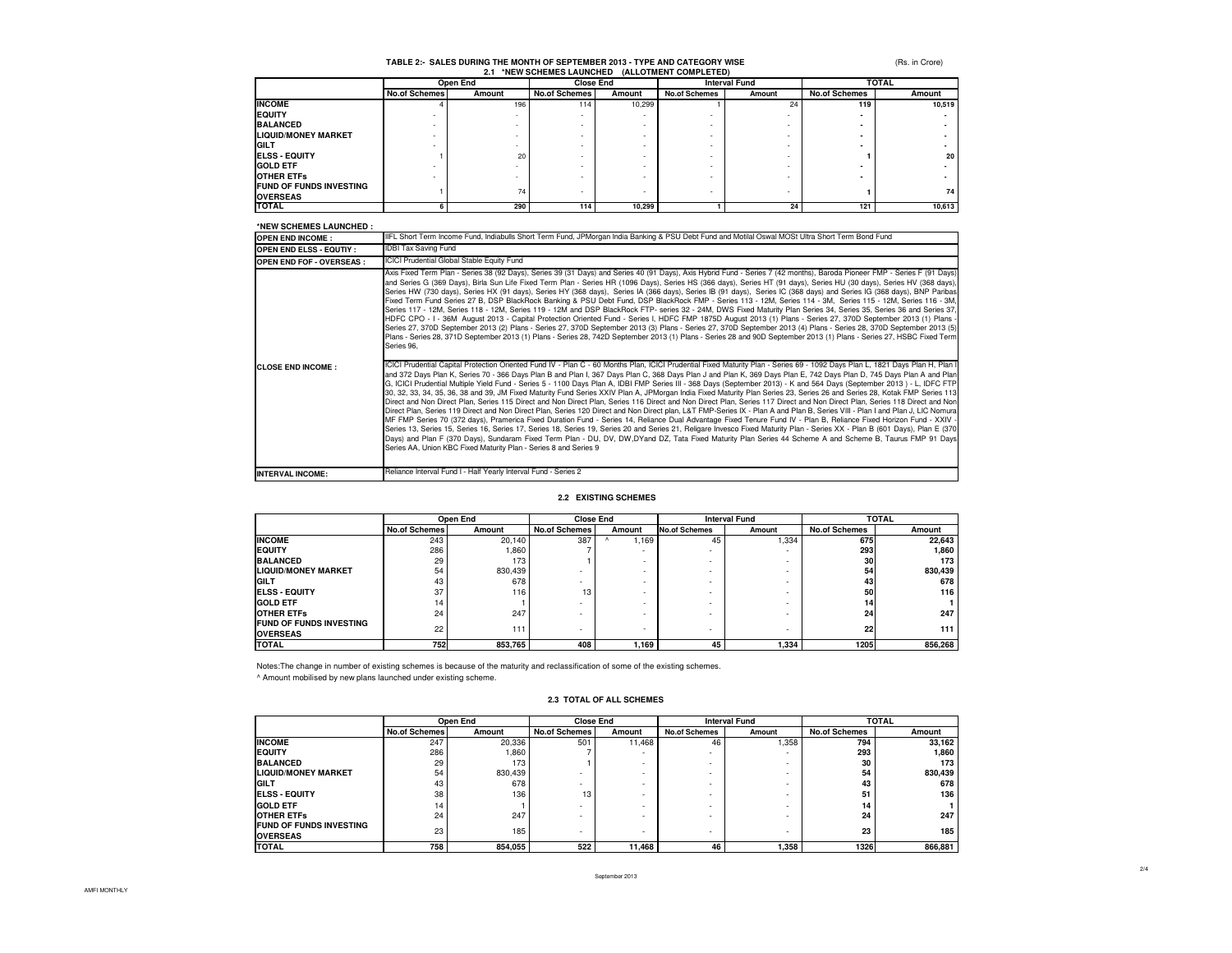#### **Table 3:-**

#### **REDEMPTIONS / REPURCHASES DURING THE MONTH OF SEPTEMBER 2013**

| <b>CATEGORY &amp; TYPE WISE</b><br>(Rs. in Crore)  |          |                  |                      |              |                                         |                                                                       |                                                                        |  |  |
|----------------------------------------------------|----------|------------------|----------------------|--------------|-----------------------------------------|-----------------------------------------------------------------------|------------------------------------------------------------------------|--|--|
|                                                    | Open End | <b>Close End</b> | <b>Interval Fund</b> | <b>TOTAL</b> | Net Inflow / (Outflow)<br>For the Month | Net Inflow / (Outflow)<br>For the Year to Date<br><b>Current Year</b> | Net Inflow / (Outflow)<br>For the Year to Date<br><b>Previous Year</b> |  |  |
| <b>INCOME</b>                                      | 31,736   | 1,998            | 1,062                | 34,796       | (1,634)                                 | 23,012                                                                | 49,983                                                                 |  |  |
| <b>EQUITY</b>                                      | 3,976    |                  |                      | 3,976        | (2, 116)                                | (5, 354)                                                              | (6, 341)                                                               |  |  |
| <b>BALANCED</b>                                    | 462      |                  | $\sim$               | 462          | (289)                                   | (782)                                                                 | (278)                                                                  |  |  |
| <b>LIQUID/MONEY MARKET</b>                         | 858,458  |                  | $\sim$               | 858,458      | (28,019)                                | 20,950                                                                | 59,713                                                                 |  |  |
| GILT                                               | 2,224    |                  | $\sim$               | 2,224        | (1,546)                                 | (386)                                                                 | (457)                                                                  |  |  |
| <b>ELSS - EQUITY</b>                               | 233      | 18               | $\sim$               | 251          | (115)                                   | (1,002)                                                               | (934)                                                                  |  |  |
| <b>GOLD ETFs</b>                                   | 295      |                  |                      | 295          | (294)                                   | (1,226)                                                               | 297                                                                    |  |  |
| <b>OTHER ETFS</b>                                  | 248      |                  | $\sim$               | 248          | (1)                                     | (108)                                                                 | 109                                                                    |  |  |
| <b>IFUND OF FUNDS</b><br><b>INVESTING OVERSEAS</b> | 81       |                  | $\sim$               | 81           | 104                                     | 238                                                                   | (218)                                                                  |  |  |
| <b>TOTAL</b>                                       | 897,713  | 2,016            | 1,062                | 900,791      | (33,910)                                | 35,342                                                                | 101,874                                                                |  |  |

**Table 4:-**

## **ASSETS UNDER MANAGEMENT AS ON SEPTEMBER 30, 2013CATEGORY & TYPE WISE** (Rs. in Crore)

|                                                   | Open End | <b>Close End</b> | <b>Interval Fund</b> | <b>TOTAL</b> | % to Total |
|---------------------------------------------------|----------|------------------|----------------------|--------------|------------|
| <b>INCOME</b>                                     | 285,812  | 123,339          | 15,445               | 424,596      | 57         |
| <b>EQUITY</b>                                     | 140.143  | 494              |                      | 140,637      | 19         |
| <b>BALANCED</b>                                   | 15,205   | 13               | ۰                    | 15,218       | 2          |
| <b>LIQUID/MONEY MARKET</b>                        | 122.142  | ۰                | ۰                    | 122,142      | 17         |
| <b>GILT</b>                                       | 7,386    | ۰                | ۰                    | 7,386        |            |
| <b>ELSS - EQUITY</b>                              | 19,739   | 2.074            |                      | 21,813       | 3          |
| <b>GOLD ETF</b>                                   | 10.415   |                  | ۰                    | 10,415       |            |
| OTHER ETFS                                        | 1,392    | ۰                | ۰                    | 1,392        | @          |
| <b>FUND OF FUNDS</b><br><b>INVESTING OVERSEAS</b> | 2,370    | ۰                |                      | 2,370        | $\omega$   |
| <b>TOTAL</b>                                      | 604,604  | 125,920          | 15,445               | 745,969      | 100        |

**@ Less than 1 %.**

#### **Table 5:-** DATA ON FUND OF FUNDS (DOMESTIC) - SEPTEMBER 2013 (*Rs. In Crore)*

|                       | No. of Schemes | <b>Sales</b> | Redemption | Assets under<br><b>Management</b><br>as on<br>September 30,<br>2013 | Average Assets under<br><b>Management for the</b><br>Month |
|-----------------------|----------------|--------------|------------|---------------------------------------------------------------------|------------------------------------------------------------|
| <b>IFund of Funds</b> | 39             | 132          | 286        | 5,904                                                               | 5.965                                                      |

### **Note :**

 Fund of Funds is a scheme wherein the assets are invested in the existing schemes of mutual funds and hence, the figures indicated herein are included in tables 1 to 4. Data on fund of funds is given for information only.